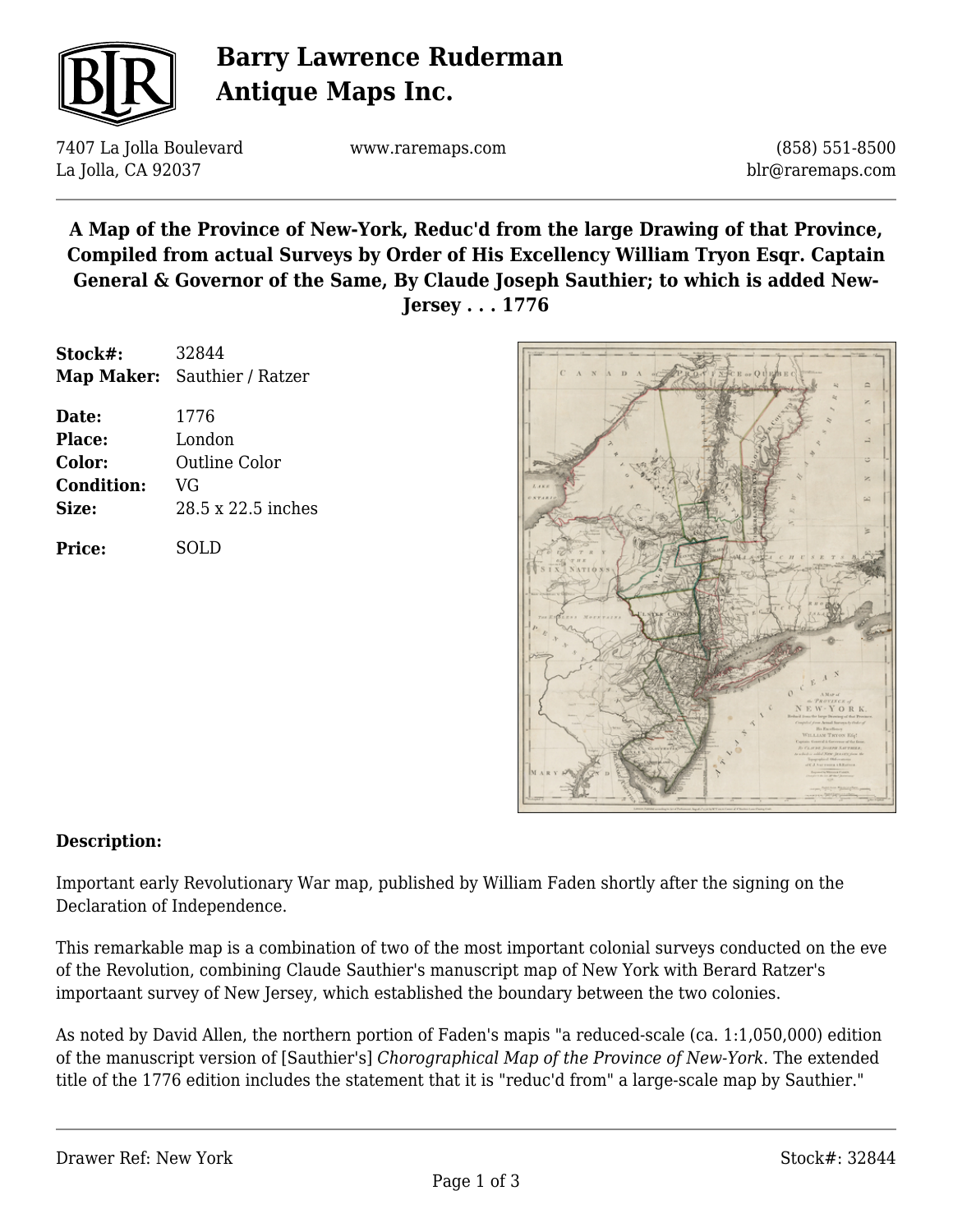

# **Barry Lawrence Ruderman Antique Maps Inc.**

7407 La Jolla Boulevard La Jolla, CA 92037

www.raremaps.com

(858) 551-8500 blr@raremaps.com

### **A Map of the Province of New-York, Reduc'd from the large Drawing of that Province, Compiled from actual Surveys by Order of His Excellency William Tryon Esqr. Captain General & Governor of the Same, By Claude Joseph Sauthier; to which is added New-Jersey . . . 1776**

Allen notes that Sauthier's map is principally a compliation of the cartographic work of his predecssors, Samuel Holland and John Montressor, and were "built on the framework of earlier maps, and corrected or supplemented with new materials, including Sauthier's own surveys and other maps that came to his attention." However, Allen notes that Sauthier's maps differed from those of his predecessors, in that they were intended for Civilian, rather than Military use. As such, they focus more on land ownership and boundaries, rather than topography and roads. As noted by Allen:

*Colonial administrators needed to know who owned what in order to plan settlements and collect property taxes. Governors and other royal officials could profit handsomely from the sale and surveying of land. Property taxes known as "quit rents" could produce revenue for the crown, and potentially make colonial administrators financially independent of the annoying provincial Assembly.*

Sauthier's maps were also significantly more accurate than the maps of their predecessors, proving to be the finest and most accurate maps of New York prior to the close of the Revolution and the standard thereafter for some years to follow.

The map provides fascinating and detailed look at the towns, villages, military posts and forts, manors, roads, churches, rivers and ferries in the region, at the beginning of the Revolutionary War. The map locates Dartmouth College and settlements along the Connecticut River and notes the disputed line of partition between New York and New Jersey and early county boundaries in New York.

Unlike the Chorographical map, this map extends south to include New Jersey and the surveys of Bernard Ratzer's of 1769, which were undertaken to resolve the boundary dispute between New York and New Jersey. As such, this map pre-dates the publication by Faden of Ratzer's own map of New Jersey, first published in 1777 map. The boundary between New York and New Jersey is shown with the notation "partition line ordered in 1769." The old boundary between East and West Jersey is also shown.

Claude Joseph Sauthier (1736-1802), a french trained surveyor, mapmaker and landscape architect, worked for William Tryon, the last royal Governor of New York under British Rule. From 1771 onwward, Sauthier made many regional and local maps of the region, continuting into the early years of the American Revolution. Sauthier created two major maps of New York, his *Chorographical Map of the Province of New-York* (1779) and *A Map of the Province of New York,* (1776).

#### **Detailed Condition:**